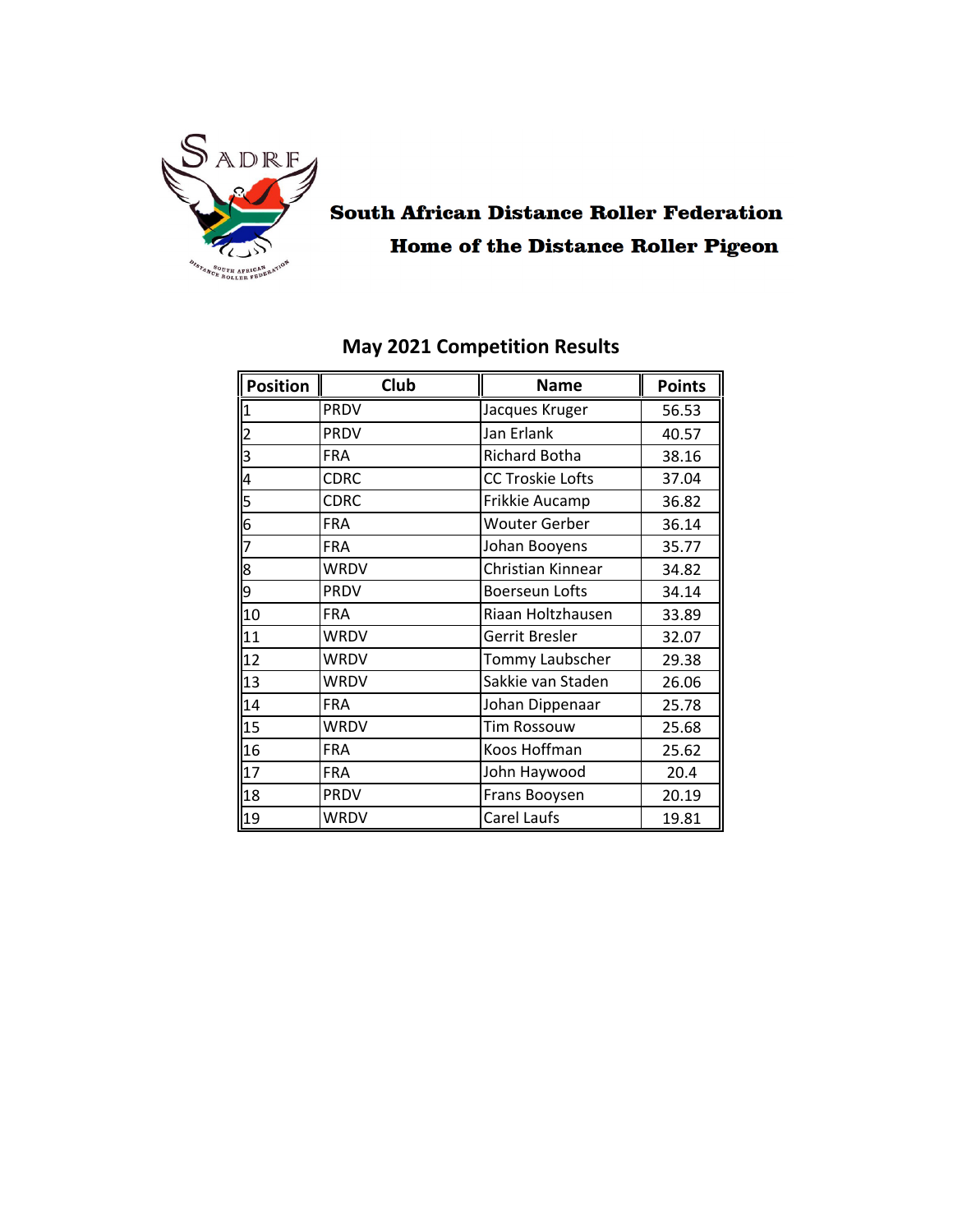

# **South African Distance Roller Federation Home of the Distance Roller Pigeon**

| <b>Position</b>         | Club        | <b>Name</b>             | <b>Points</b> |
|-------------------------|-------------|-------------------------|---------------|
| 1                       | <b>PRDV</b> | Jacques Kruger          | 126.26        |
| $\overline{2}$          | <b>FRA</b>  | <b>Richard Botha</b>    | 106.33        |
| $\overline{\mathsf{3}}$ | <b>CDRC</b> | <b>CC Troskie Lofts</b> | 99.71         |
| 4                       | <b>FRA</b>  | Koos Hoffman            | 97.43         |
| $\overline{5}$          | <b>FRA</b>  | John Haywood            | 92.65         |
| $\overline{6}$          | WRDV        | Sakkie van Staden       | 87.68         |
| 7                       | <b>FRA</b>  | Johan Dippenaar         | 87.42         |
| 8                       | <b>WRDV</b> | Christian Kinnear       | 84.91         |
| 9                       | <b>WRDV</b> | Tommy Laubscher         | 81.79         |
| 10                      | <b>WRDV</b> | Gerrit Bresler          | 79.46         |
| 11                      | <b>FRA</b>  | Riaan Holtzhausen       | 76.11         |
| $\overline{12}$         | <b>PRDV</b> | Jan Erlank              | 74.92         |
| 13                      | <b>WRDV</b> | <b>Tim Rossouw</b>      | 73.97         |
| 14                      | <b>FRA</b>  | Johan Booyens           | 73.56         |
| 15                      | <b>FRA</b>  | <b>Wouter Gerber</b>    | 70.02         |
| 16                      | <b>PRDV</b> | <b>Boerseun Lofts</b>   | 64.24         |
| 17                      | <b>WRDV</b> | Carel Laufs             | 59.62         |
| 18                      | <b>CDRC</b> | Frikkie Aucamp          | 50.35         |
| 19                      | <b>PRDV</b> | 50.31<br>Frans Booyse   |               |

### May 2021 League Point

### 2021 Highest Competition Point

| <b>IPRDV</b> | Jacques Kruger    | 56.53 |
|--------------|-------------------|-------|
| FRA          | John Haywood      | 47.28 |
| <b>FRA</b>   | Riaan Holtzhausen | 42.22 |
| <b>PRDV</b>  | Jacques Kruger    | 41.91 |
| FRA          | Koos Hoffman      | 41.67 |